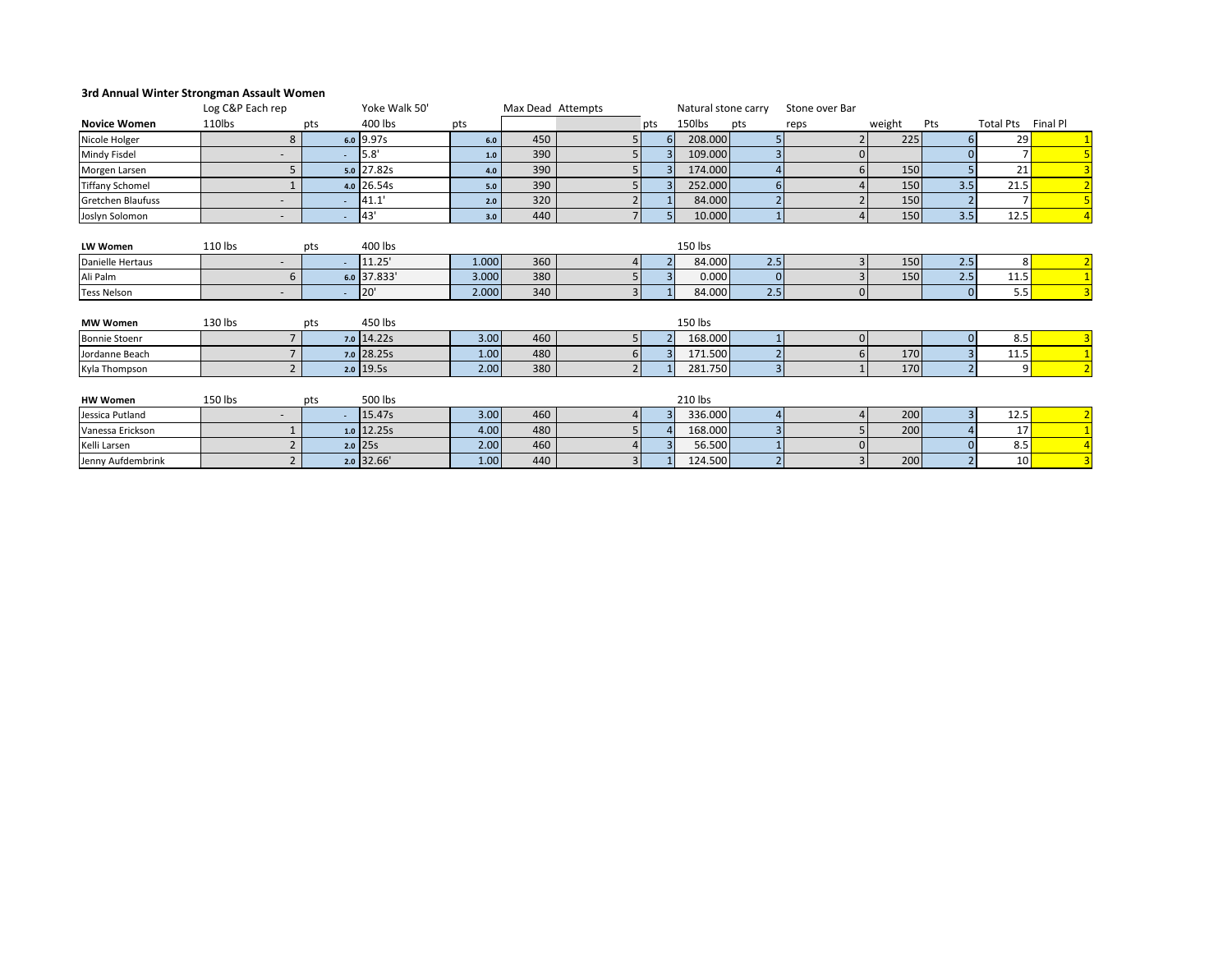## **3rd Annual Winter Strongman Assault Men**

|                       | Log C&P Each rep |     | Yoke Walk 50' |                          |     | Max Dead Attempts        |                          | Natural stone carry |                | Stone over Bar |        |                         |                    |                |
|-----------------------|------------------|-----|---------------|--------------------------|-----|--------------------------|--------------------------|---------------------|----------------|----------------|--------|-------------------------|--------------------|----------------|
| <b>Novice Men</b>     | 180 lbs          | pts | 500 lbs       | pts                      |     |                          | pts                      | 250 lbs             | pts            | reps           | weight | Pts                     | Total Pts Final Pl |                |
| Jerik Hendrickson     | 6                |     | 4 23.44s      |                          | 455 |                          |                          | 58.667              |                | $\Omega$       |        | $\Omega$                |                    |                |
| Carl Schullo          | 6                |     | 4 10.31s      |                          | 555 | 3                        | 4.5                      | 168.000             |                |                | 270    | 5                       | 23.5               |                |
| Rahm Abdurahman       | $\overline{7}$   |     | 6 8.12s       |                          | 705 | 6                        |                          | 298.000             |                | $\Omega$       |        | $\Omega$                | 27                 | 3              |
| George Hangistamoulos | $\overline{4}$   |     | 2 12.66s      |                          | 655 | 5 <sub>1</sub>           | 6                        | 90.000              | 3              |                | 225    |                         | 17                 |                |
| Ethan Losee           | 11               |     | 7 8.69s       | 6                        | 555 |                          | 4.5                      | 225.417             | 6              |                | 270    |                         | 30.5               |                |
| Jesse Riemer          | 13               |     | 8 6.34s       | 8                        | 755 | 3                        | 8                        | 306.333             | 8              | 6              | 270    | 8                       | 40                 |                |
| Jeff Van Vleet        | 6                |     | 4 13.81s      | 3                        | 505 |                          | 3                        | 119.000             |                |                | 270    | 6                       | 20                 | 5              |
| Eric Rademacher       | $\mathbf{1}$     |     | 1 18.12s      | $\overline{\phantom{0}}$ | 505 | $\overline{2}$           | $\overline{\phantom{0}}$ | 70.667              | $\overline{2}$ |                | 225    | $\overline{3}$          | 10                 |                |
|                       |                  |     |               |                          |     |                          |                          |                     |                |                |        |                         |                    |                |
| LW Men                | 210 lbs          |     | 600 lbs       |                          |     |                          |                          | 250 lbs             |                |                |        |                         |                    |                |
| <b>Tony Kapsner</b>   | $\sim$           |     | 0 10.4s       | 3                        | 500 |                          |                          | 305.000             | 3              |                | 250    |                         | 10                 | $\overline{2}$ |
| Nick Gagnon           | 9                |     | 3 17.78s      |                          | 550 | $\overline{\phantom{a}}$ | $\overline{3}$           | 188.000             |                | q              | 250    | $\overline{\mathbf{a}}$ | 12                 |                |
| Osagie Iyamu          |                  |     | 0 16.78s      | $\overline{a}$           |     |                          | $\Omega$                 | 156.000             | $\mathbf{1}$   | $\Omega$       |        |                         | $\overline{3}$     |                |
|                       |                  |     |               |                          |     |                          |                          |                     |                |                |        |                         |                    |                |
| <b>MW Men</b>         | 250 lbs          |     | 700 lbs       |                          |     |                          |                          | 300 lbs             |                |                |        |                         |                    |                |
| Mike Congdon          | 6                |     | 3 7.81s       | 3                        | 875 |                          |                          | 210.000             | 3              |                | 340    |                         | 14                 |                |
| Casey Day             | $\overline{2}$   |     | $1.5$ 15.3s   |                          | 845 | $\mathcal{P}$            | $\overline{2}$           | 42.000              |                | $\Omega$       |        | $\Omega$                | 5.5                | $\overline{3}$ |
| <b>Tim Feathers</b>   | $\overline{2}$   |     | 1.5 10.58s    | $\overline{a}$           |     |                          | $\Omega$                 | 185.000             | $\overline{2}$ | 3              | 340    | 3                       | 8.5                |                |
|                       |                  |     |               |                          |     |                          |                          |                     |                |                |        |                         |                    |                |
| <b>HW Men</b>         | 280 lbs          |     | 800 lbs       |                          |     |                          |                          | 300 lbs             |                |                |        |                         |                    |                |
| John Rivera           | $\sim$           |     | 0 26.22s      |                          | 795 | 8 <sup>1</sup>           | 2.5                      | 100.000             | $\overline{2}$ | $\Omega$       |        | $\Omega$                | 5.5                | 3              |
| Jon Ries              | 3                |     | 3 19.67s      | $\overline{a}$           | 795 | 8                        | 2.5                      | 168.000             | 3              |                | 340    |                         | 12.5               | $\overline{1}$ |
| <b>Grant Thompson</b> | $\mathbf{1}$     |     | 2 15.71s      | 3                        | 605 |                          |                          | 90.000              |                |                | 375    | $\overline{3}$          | 10                 |                |
|                       |                  |     |               |                          |     |                          |                          |                     |                |                |        |                         |                    |                |
| <b>Masters Men</b>    | 210 lbs          |     | 600 lbs       |                          |     |                          |                          | 250 lbs             |                |                |        |                         |                    |                |
| Denny Krerowicz       | 4                |     | 4 15.34s      |                          |     |                          | $\mathbf{0}$             | 87.750              |                |                | 250    | $\mathbf{1}$            |                    |                |
| <b>Greg Griebel</b>   |                  |     | 0 11.97s      | $\overline{\mathbf{c}}$  | 550 |                          | 3.5                      | 91.500              |                |                | 310    | 2.5                     | 10                 | 3              |
| Jonny Hansen          | 3                |     | 3 10.91s      |                          | 550 |                          | 3.5                      | 188.000             |                |                | 310    |                         | 18.5               |                |
| Adam Cohen            | $\mathbf{1}$     |     | 2 11.28s      | $\overline{3}$           | 500 | $\mathbf{1}$             | $\overline{2}$           | 173.750             | 3              |                | 310    | 2.5                     | 12.5               | $\overline{2}$ |